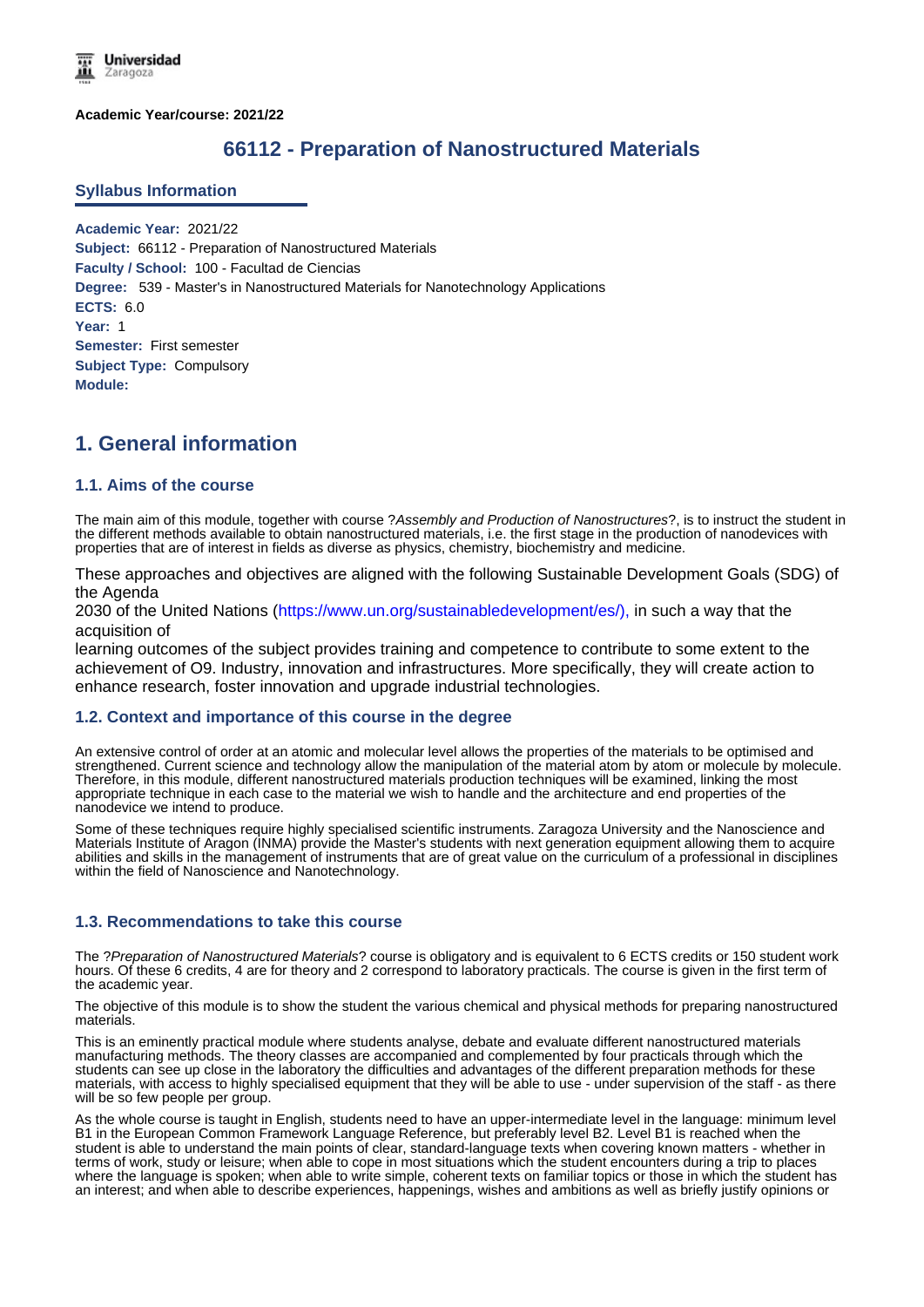an interest; and when able to describe experiences, happenings, wishes and ambitions as well as briefly justify opinions or explain plans. B2 is achieved when the student is able to understand the main ideas of complex texts that deal with both specific and abstract topics, even if these are technical - though within the field of specialisation; when able to communicate with native speakers with the degree of fluency and ease such that the communication takes place without effort on either side; and when able to write clear, detailed texts on diverse subjects as well as defend a point of view on general topics giving the pros and cons of the different options.

# **2. Learning goals**

# **2.1. Competences**

#### **After completing the course, the student will be competent in the following skills:**

- Assess how an extensive control of order at an atomic and molecular level allows the properties of the materials to be optimised and strengthened.

- Classify the nanostructure production methods, identifying the most appropriate in each case in accordance with the starting materials and the intended end properties.

- Use specific equipment to prepare nanostructured materials.

- See and use the vocabulary appropriate to this discipline, being able to assess, judge and contrast results obtained for the nanostructure production processes with other students.

- Design a production process for a nanostructured material.

## **2.2. Learning goals**

#### **The student, in order to pass the course, will have to show her/his competence in the following skills:**

- Possess a critical view of the different chemical and physical methods for the preparation of nanostructured materials, identifying the pros and cons of each method in accordance with the material type with which they are going to work.

- Identify and correlate the unique features of the original materials, the preparation technique used and the end nature and properties of the nanostructures obtained.

- Assess the practical difficulties involved in the manufacturing of nanostructured materials, developing the ability to design strategies to solve them and being able to choose the most appropriate approach in each case.

- The student is able to plan, design and perform experiments that allow value added nanomaterials to be produced, assessing the problems, risks and results.

- Identify the main applications of nanolithographic processes.

### **2.3. Importance of learning goals**

The first step to producing a nanodevice is choosing and designing an appropriate method for the assembly of the constituent atoms or molecules for the nanodevice. Therefore, this module takes place at the beginning of the academic year before later moving on to studying how the nanostructured material obtained can be characterised and its properties and potential market applications assessed.

The ?*Preparation of Nanostructured Materials*? module aims to make the student aware of the importance of correctly choosing the nanostructure technique or production method in accordance with the working material and the intended end properties.

# **3. Assessment (1st and 2nd call)**

#### **3.1. Assessment tasks (description of tasks, marking system and assessment criteria)**

**The student will prove that he/she has achieved the expected learning results by means of the following assessment tasks:**

For students choosing **Ongoing Assessment** (attendance to at least 80% of both module lectures and practicals is required) **:**

- Assessment of the **4 ECTS credits** in this subject is partly achieved through:

- A written exam (50% of the mark for these 4 theory credits). Here the abilities acquired by the student in the shape of theoretical knowledge obtained are assessed in relation to nanostructure assembly and production. The exam consists of:

a) Theory questions including topic(s) developed from those taught in class and included in the contents section of this teaching manual, plus answers to short questions, problems and exercises, where the student should use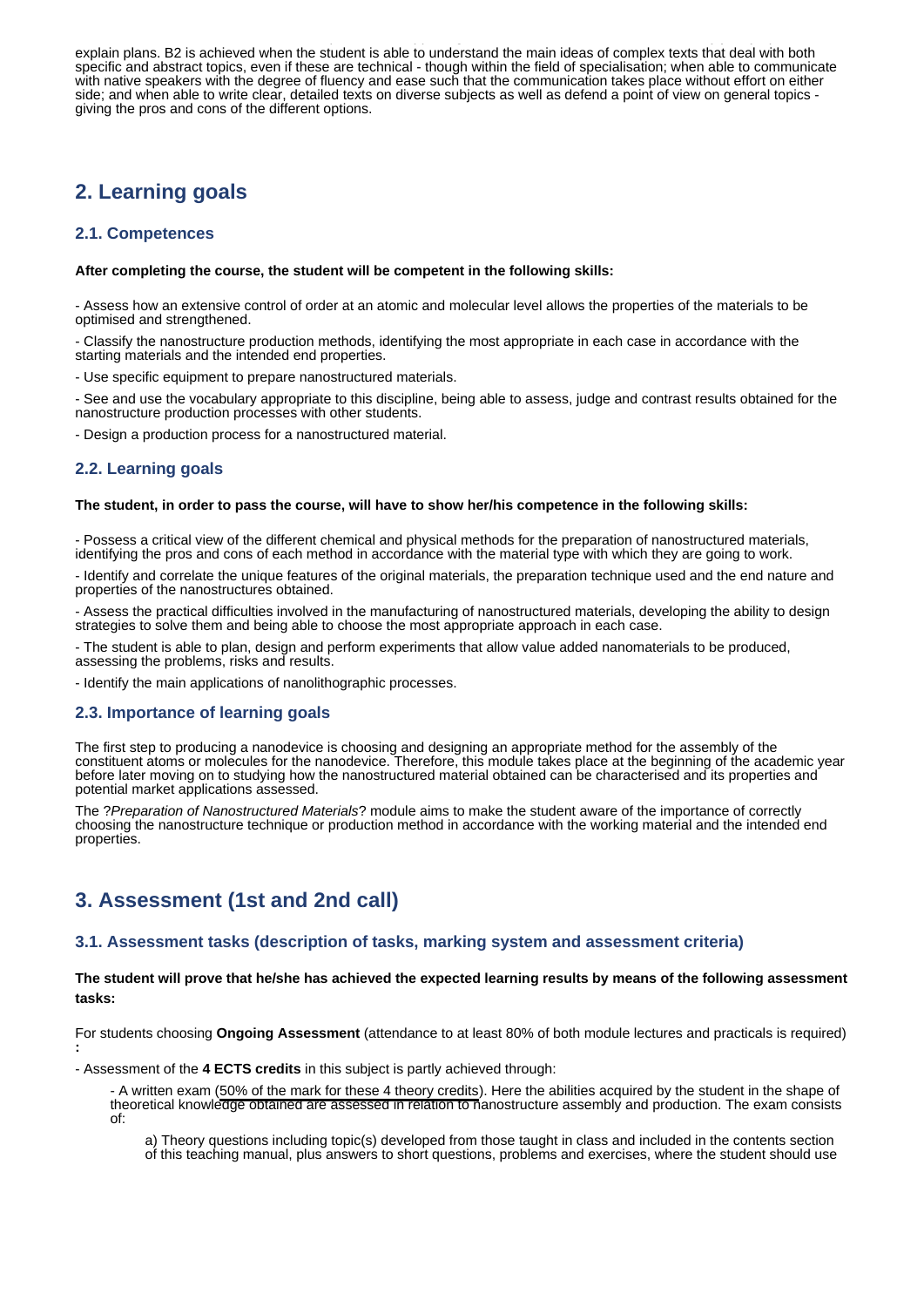his/her own words to communicate the discussed topic. Scientific knowledge and written communication skills are scored between 1 and 10 in this test. A minimum mark of 4 is required for the written test. Plagiarism is not aceptable.

b) Problem solving, exercises and questions set during the classes responded to individually by the student in the same classes or handed in later to the lecturer giving the class. In these Q&As, the student will have to show knowledge about production of nanomaterials, nanostructures and nanolithographic techniques. Specifically, a score of 1 to 10 is given for: the right approach to solving the question or problem, correct solution, interpretation of the results and explanation of how the problem was solved, giving equations or graphs where necessary. Likewise, the student's oral and written communication skills will also be evaluated.

- An individual monographic project related to some of the topics included in the module descriptors (with details in the "brief introduction to the subject" section for this module) (50% of the mark for the 4 theory credits). Through this test, the results of the learning process will be assessed with regard to the abilities required for the module such as bibliographic searching, data interpretation, synthesis ability, oral and written communication skills, interaction with colleagues and professionals from other areas, etc. Specifically for the report, a score of 1 to 10 is given for: i) structure (logical division of content); ii) quality of scientific and technical content (presentation of state of art, correct use of formulae, use of consistent arguments, and correct presentation of most important conclusions); iii) good use of bibliography (number and quality of sources consulted); iv) presentation (well written, correct and fluent use of English, care taken over style). Plagiarism is not acceptable.

The following are assessed in the oral presentation: i) structure (logical division of content) and good distribution of time; ii) good scientific communication (concise presentation, direct, clear and pedagogical); iii) correct use of audiovisual equipment. Each project will be supervised by one of the teachers of the module, who advise the student in their preparation. The committee, if required, will ask the supervisor for additional information.

-Assessment of the **2 ECTS credits** for the practical part. The teachers for the practicals will assess the knowledge, abilities and skills of the students in the laboratory. They will score between 1 and 10 on basic aspects of the practical and/or the fundamental aspects of the practical. These, depending on each specific topic, may include instrument handling skills, accuracy when performing experiments, attention to detail, ability to resolve unforeseen problems or difficulties that may arise, etc. Students will also answer questions posed by the practical teachers which include questions on the theoretical bases on which the practicals are based as well as the analysis and interpretation of the results obtained in the laboratory. The teachers of the practical may also ask the students to write reports handed in by the students on their laboratory results and the interpretation of these. Special attention will be paid to checking that students have acquired the necessary abilities from these practical sessions, i.e. handling of nanomaterial production techniques, recognition of experimental difficulties in these processes, problem, risk and difficulty evaluation, interpretation of results obtained, professional presentation of laboratory-acquired results and written communication ability with specific language appropriate to the topic under consideration.

A minimum qualification of 4 out of 10 is needed in each of the three parts of the exam to pass the subject. In any case, the average over the three sections must be at least 5 out of 10 to pass the subject. Plagiarism (the illicit copying of another person's work, especially written content, for presentation as one's own) is not allowed.

#### **GLOBAL EXAMINATION for students that did not pass the ongoing assessment or wish to increase their mark.**

The global assessment consists of:

1.- A written test (50% of the global mark) with theory questions including: (i) topic(s) to be developed based on those given

in the "brief introduction to the subject" section in this teaching manual where the complete contents are given and (ii) multiple choice and/or short answer questions, also in reference to the class course content and problem solving and exercises where the student shows knowledge regarding the manufacturing of nanomaterials, nanostructures and nanolithographic techniques. The student should use his/her own words to communicate the discussed topic.

2.- Dissertation and oral presentation (25% of the global mark) made in front of a board of three examiners of a monographic piece of work (for which a written report is also presented). A score of between 1 and 10 is given in this test for bibliographic searches, correctly explaining the state of art of the topic which has been worked on, and synthesis capacity. Scientific communication skills will also be scored between 1 and 10 for these tests in which correct use of scientific language, audiovisual aids, graphs, presentation clarity, etc. is required. Both oral and written exams will take place in the languae used for the course: English.

3.- A practical test (25% of the global mark). Firstly, a multiple choice test to judge if the student is ready to respect

the laboratory safety norms and to manage the instruments involved in the practical test. This is an elimination test which can only be passed with a score of 8 out of 10. This first test counts for 5% of the total mark for the practical test. Once the test is passed, the student begins the laboratory exam. This consists of an experiment in which the student must show the capability to plan the necessary experiments given the objectives to be achieved. These experiments must be performed adequately, correctly using the corresponding instruments (an expert will at all times be supervising and will halt the exam if this person sees that the student is endangering the equipment used or their own safety) and obtaining a series of data that the student must then interpret. This second part counts for 95% of the total mark for the practical test

A minimum qualification of 4 out of 10 is needed in each of the three parts of the global exam to pass the subject. In any case, the average over the three sections must be at least 5 out of 10 to pass the subject. Plagiarism (the illicit copying of another person's work, especially written content, for presentation as one's own) is not allowed.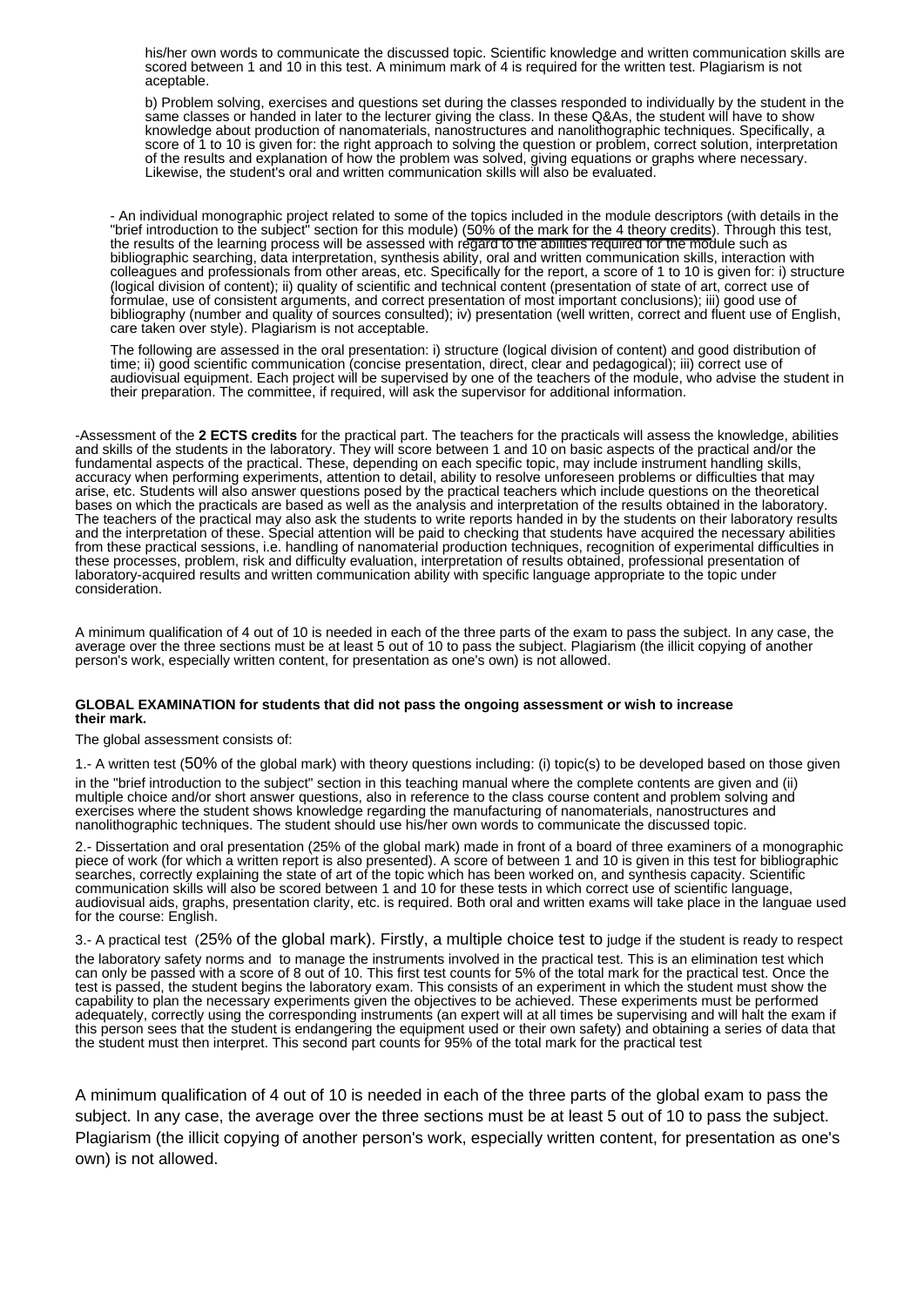# **4. Methodology, learning tasks, syllabus and resources**

# **4.1. Methodological overview**

The aim of this module is to provide students with knowledge of the basic nanostructured materials production methods, identifying the pros and cons of each technique in accordance with the starting material and the intended properties.

Therefore, following a general examination of these methods through lectures, there will be case and problem analysis activities where these principles can be observed, examined in depth, evaluated and clarified.

These sessions will be complemented by laboratory practice sessions where the students can study, observe and handle the correct instruments for the production of nanostructured materials.

Following practical case analysis, there will be a seminar preparation activity for which the student will write a report on more specific details (not previously examined in class) of a preparation method and its importance in the scientific, technological, social and economic context.

The methodology followed in this course is oriented towards achievement of the learning objectives. Students are expected to participate actively in the class throught the semester. Classroom materials will be available via Moodle. These include a repository of the lecture notes used in class, the description of the practicals sessions, the course syllabus, as well as other course-specific learning materials. Further information regarding the course will be provided by the coordinator of the course on the first day of class.

## **4.2. Learning tasks**

## **This is a 6 ECTS course organized as follows:**

• **Lectures (4 ECTS)**. Lecture notes and a set of problems (and their corresponding solutions) will be available for the students. Each topic area making up the programme for the course will be presented, analysed and discussed by the lecturer through lectures of 50 minutes. The lecturers will provide the students with notes, handouts or summaries of class content prior to the beginning of the class (preferably via Moodle) along with the recommended reading for more in-depth understanding of the topic. Other learning tasks taking place during lectures are open forum on the basic concepts and their application, comparison with real developments, problem-solving and practical case studies.

• **Laboratory Sessions (2 ECTS)**. Four laboratory practice sessions through which the student will face real-life problems in the preparation of nanostructured materials. Thanks to the work with their colleagues in practical groups, the students will develop group work skills. Students are provided in advance with task guidelines for each session.

• **Assignments**. At the end of every topic, each student will complete the Q&As that the lecturers give them over the course. The Q&As are to be completed individually by students and sent electronically or handed in to the lecturers. In some cases, the Q&As will be presented and openly debated during class. Here, the students must also show their oral communication skills. Students will receive a reply from the lecturers as a result of the Q&As and there will be a discussion on the areas of discrepancy in the answers. In addition, each student will create - under the supervision of a module lecturer - a written report on a nanostructured materials preparation technique, going in depth on more specialized aspects of the technique that have not previously been analyzed in class. In addition, the students will present this work before their colleagues and teachers in an oral presentation.

• **Autonomous work**. Students are expected to spend about 95 hours to study theory, solve problems, prepare lab sessions and assignments and take exams.

• **Tutorials.** Teacher's office hours allow students to solve questions and discuss unclear course contents. It is advisable to come with clear and specific questions to tutorials.

**Note:** The teaching and evaluation activities will be carried out in person unless, due to COVID-19, the provisions issued by the competent authorities and by the University of Zaragoza oblige to carry out virtually.

### **4.3. Syllabus**

The course will address the following topics: